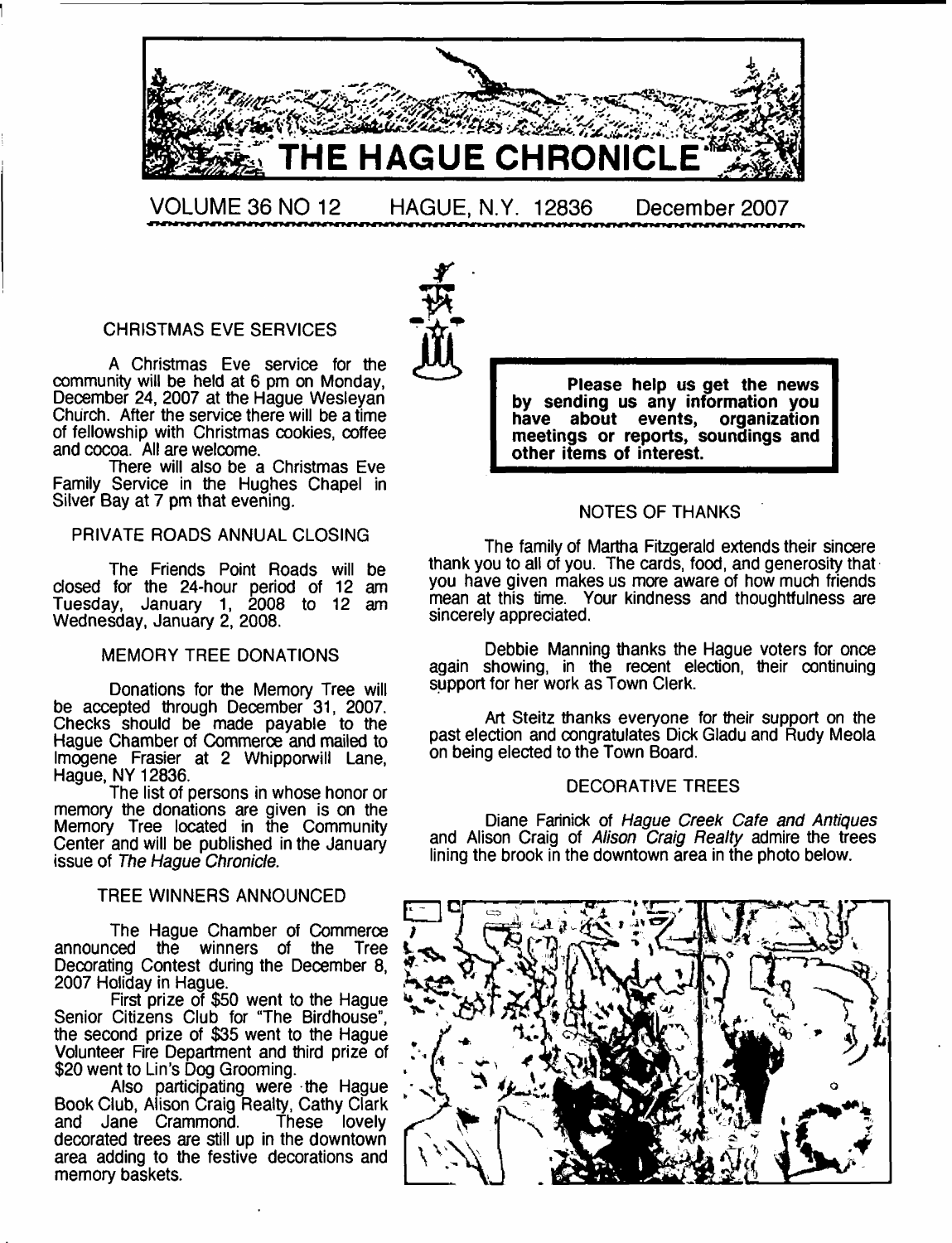November's meeting turned into a surprise fun afternoon. A Chinese Auction party was the theme and made for lots of laughter. Shirley Carey, who at first appeared to be a non-winner, walked home with enough gifts to fill Santa's sack!

Election of Officers for the 2008 Executive Board was held and I am happy to announce that next year the Board will be as follows: Judy Stock, President - Kathi Ramant, First Vice-President - Joan Steitz, Second Vice-President - Gladys Graser, Treasurer - Pat McDonough, Secretary - with Christine lanson and Shirley Smith as Trustees. We welcome the new board and look forward to another productive and active year ahead.

The annual Christmas Tree Shop was another successful day during the HOLIDAY IN HAGUE weekend, and we wish to thank all of you who came to support our efforts and to share a bit of Christmas ho-ho-ho. There is also a cute story to tell about the Senior's participation in the Community Christmas Tree Decorating Contest along the brook on Saturday. The Seniors' theme was The Bird Tree Cafe' with many omaments being 'food for the birds'. Well, it seems that another Adirondack critter found the food enticing as well... an otter (or a mink) climbed up from the brook, climbed the tree and thoroughly enjoyed the bountiful peanut butter and bird seed goodies hanging there. Not just once! I hear he came back for seconds! His vote must have counted because the Senior Club won first prize for their efforts!

December 17th was the Seniors' Annual Christmas Party at the Hague Fire House, with The Gourmet Gal as caterer. Many Hague Town officials were with us along with members of the Chamber of Commerce who made their annual announcement of Hague's 'Senior of The Year'.

This year they honored Art Belden for his more than 50 years on the HVFD and many other kindnesses to others over the years. It was an afternoon of delightful dining in a festive atmosphere with gifts for all, door prizes and the sharing of the holiday spirit.

The Hague Senior Club<br>vou all a MERRY wishes you all a CHRISTMAS and a HAPPY NEW YEAR! ... mp

David Martucd, Sole Assessor, urges all primary residence homeowners to contact the office (543-6161) to see if they are eligible for the following exemptions:

Senior Citizens' exemption: primary residence home-owners over age 65 with the following household income ceilings for the listed taxing jurisdictions:

| County | \$23,700 |
|--------|----------|
| Town   | \$17,725 |
| School | \$22,000 |

This exemption must be renewed each year. Renewal forms will be sent in late December to those who had this exemption last year.

Enhanced STAR exemption: primary residence home-owners over age 65 with household income less than  $$70,650$ . exemption must be renewed each year unless an Optional Verification form is submitted. Renewal forms will be sent in late December to those who had this exemption last year.

Basic STAR exemption: all primary residence home-owners. This exemption does not have to be renewed each year, once the first application is approved.

Veterans' exemption: primary residence homeowners with military service during wartime periods. This exemption does not have to be renewed each year.

Details and applications are available Mondays and Wednesdays from 9 am to 3 pm. The filing deadline is March 1, 2008.

#### COMMON MAN BOOKS

Roger Fulton, the Common Man who came to Hague by canoe last summer, has published three new books recently.

One is a career guidebook for Criminal Justice Professionals. The other two are guidebooks in his Eco-Tour series - "25 Interesting Historical Sites in the Lake<br>George Region" and "25 Region" and "25<br>Bicycle Trails in Interesting Bicycle Northeastern Florida".

> For more information on the books and how to order<br>them, see his website website <www. rogerfulton. com>.

*THE HAGUE CHRONICLE* is mailed out by volunteers on the Thursday after the third Tuesday of each month. The news deadline is six days earlier. Please send news or questions to **[<HagueChronicle@nycap.rr.com>](mailto:HagueChronicle@nycap.rr.com)** or to the address below. The Hague Chronicle is supported by its readers and you may send your yearly tax deductible contribution (check your label) to: THE HAGUE CHRONICLE PO Box 748 Hague, New York 12836-0748 Editor/Publisher: Judith Stock (518-543-6517)\_\_\_\_\_\_\_\_\_\_\_\_\_\_Editor/Publisher, Emerita: Dorothy Henry



- **2**-

**12/07**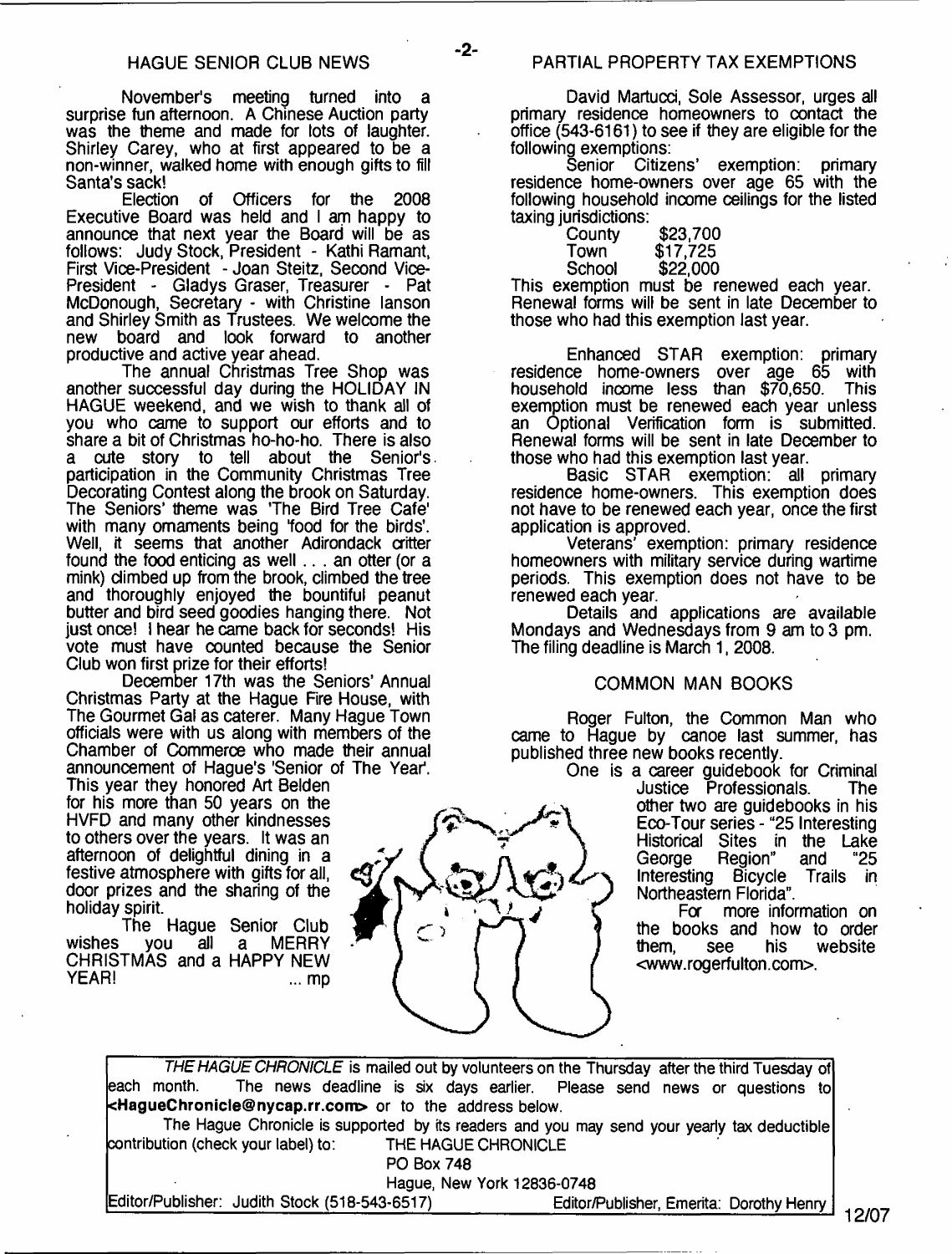#### WiTH THE LGLC

The (LGLC) Lake George Land Conservancy has two events of interest coming up.

SATURDAY, JANUARY 5, 2007 Guided Cross-Country Ski Trip at 9:30 am at the Cat and Thomas Mountains Preserve in Bolton. Join our volunteer guide, David Thomas-Train, on this free challenging 8-mile, round trip, cross-country adventure leading to the summits of Thomas and Cat Mountains. You will be rewarded with expansive views of the frozen southern Lake George basin below.

SATURDAY, JANUARY 19, 2007 Winter Exploration, Snowshoe Adventure from 10 am -1 pm at the Gull Bay Preserve in Putnam. Outdoor educator and winter enthusiast Corrina Parnapy will lead participants of all ages on this free exploration of the winter world—learn basic snowshoeing techniques, winter tree ID, animal tracking and how to be prepared when enjoying winter activities.<br>Participants must provide their own Participants must provide snowshoes with crampons.

For more information on these programs see [<www.lglc.org](http://www.lglc.org)>.

#### LGLC RECEIVES GRANT

The LGLC has been awarded a \$500,000 EPF grant from the NYS Office of Parks, Recreation and Historic Preservation (OPRHP). The grant makes possible the conservation of nearly 500 acres of pristine wetlands and forest in the uplands of Bolton Landing. The new conservation area, located between Padanarum Road and Trout Falls Road, will be named the ''Ronning Padanarum Preserve", in appreciation for Rolf Ronning's donation of land value that will provide the match required by the grant.

The Bolton property includes the, headwaters for Indian Brook and containst important wildlife habitat within its large, unfragmented forest. With its expansive wetlands, the land protects Lake George from excess nutrients and sediments that would otherwise easily run into Indian Brook and Northwest Bay.

#### MAPLE SUGAR PRODUCERS

The 2008 NYS Maple Conference and Trade Show will be held in Verona, NY on January 4-5, 2008.

For more information on the NYS-<br>Maple Producers organization and this organization and this event see  $\lt$  [www.nysmaple.com](http://www.nysmaple.com) $>$  or call the Executive Director at 607-535-9790.

#### WITH THE LGA

The Lake George Association (LGA) has produced a 2008 calendar that will benefit the environmental non-profit's work. Proceeds from sales of "Oil & Water - Timeless Lake George" will go to support the LGA's Lake Saving Programs and Projects.

The 12" x 18" full-color calendar features reproductions of paintings of Lake George by artists from the Hudson River School including Leganger, Moore, Wyant, Decker, Codgale, Hart, Hubbard and Bristol. The paintings were donated for use from the private collections of several LGA members.<br>The 12-month calendar can

12-month calendar can be purchased directly from the LGA for \$12.95 plus shipping. You can contact the LGA office at 518-668-3558.

Previews of all of the images used in this calendar can be seen on the LGA website [<www.lakegeorgeassociation.org>](http://www.lakegeorgeassociation.org).

#### LGA RECEIVES GRANT

The LGA has announced receipt of a \$300,000 grant award through the NYS Office of Parks, Recreation and Historic Preservation<br>(OPRHP). The funds will go toward the The funds will go toward the acquisition of the site formerly known as Gaslight Village, which will ultimately be the location for the proposed, large-scale environmental project.

"When completed, this project will have a major impact on improving the water quality in the South Basin and, over time, the entire lake," stated Walt Lender, the LGA's Executive Director.

#### OUTDOOR SCHOLARSHIP

The Greater Adirondack Resource Conservation and Development (RC&D) Council is pleased to announce its 11th annual essay scholarship competition for the Charles Lathrop Pack Scholarship.

Students in both age brackets 12-14 and 15-17 years old have an opportunity to compete for winning a stay for one week this summer at DEC's Environmental Education Camp in Warrensburg, New York. Sessions for 15-17 year olds run from June 29th to July 26; Sessions for 12-14 year olds run August 3rd through August 16th. The competition for the scholarship is open to permanent residents of Warren and neighboring counties who have an interest in environmental studies, natural resource issues, or related fields. Winners will receive a week's stay at DEC's Ecology<br>Camp and Workshop. The value of this Camp and Workshop. scholarship is \$250.00 for each attendee.

For further information contact the Council at 518-623-3090

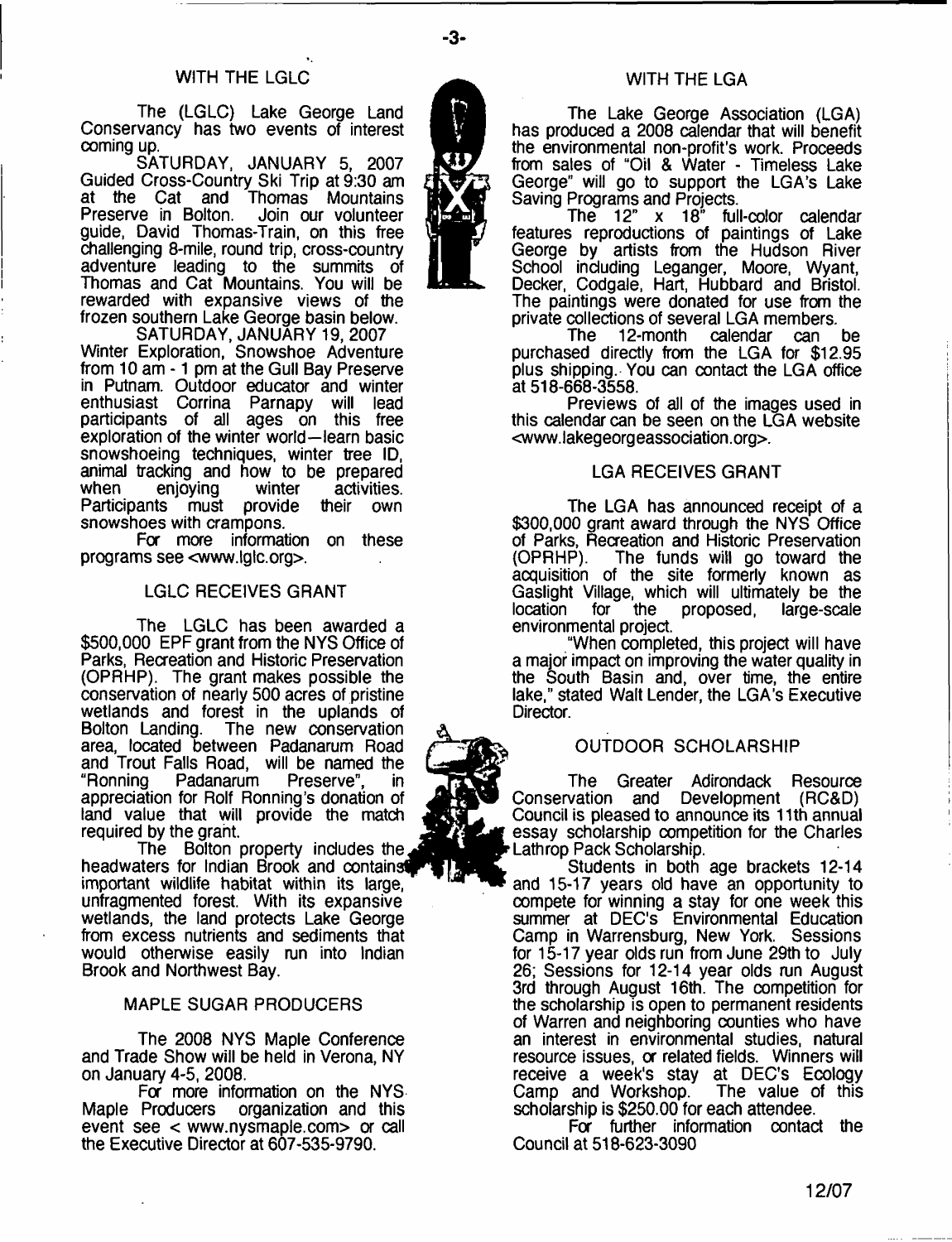- **4**-

Due to lack of applications the meeting was not held.

#### PLANNING BOARD -12/6/07

Chairman E. J. Siwek and members Roily Allen, John Brown, Bruce Clark, Richard Frasier and<br>Pam Peterson were present. Peter Foster has Pam Peterson were present. submitted a letter of resignation.

#### Amara (59-1-36) 72 Battle Hill Rd. OCI

The applicant is requesting approval for a twolot subdivision of a 33-acre parcel with one lot of 21.5 acres and the other of 11.5 acres. The Board deemed the application complete and scheduled a site visit and the Public Hearing will be held on January 3, 2008 at the next meeting.

#### Cornell (25.4-1-29) Graphite Mountain Rd. OCI

The applicant is requesting approval to construct a single-family residence that will be located 77 feet from a brook. Written comments concerning this project were submitted by Chris Navitsky, Lake George Waterkeeper, and Tom Jarrett from Jarrett-Martin Engineers. Both men were present and continued discussion of their points.

The Board members had some concerns about the very steep slope of the property. The closest digging to the brook (75 ft.) will be for the footings for the deck supports.

The Board approved the application  $5 - 1$ (Siwek, Allen, Brown, Clark, Peterson for, Frasier opposed) assuming the data is correct as submitted and with conditions including tree cutting restrictions, monitoring during the construction process, mitigation of culvert discharge and distribution of the leaching system.

Ludlam/Meyer (60.13-1-16) Pudding Island Lane TR-1<br>The applicant is requesting an

The applicant is requesting an addition/replacement of an existing deck. Currently the deck sits 61 feet from Lake George. If approved it will be located 51 feet from the shoreline.

The application was deemed complete and a site visit scheduled.

The Board requested that the Town Attorney review the code modification proposal on structures.

Members expressed gratitude to Peter Foster for his seven years of service on the Planning Board.



Supervisor Dan Belden and Board members Art Steitz, Dick Gladu, Edna Frasier and Mark Martucd were all present.

A moment of silence was held for Martha Fitzgerald, Mort Granger, Marion Shoemaker and Jackie Perkins.

Rudy Meola asked Supervisor Belden for an accounting on the construction costs of the renovation of the boat slip area. Belden responded that it was \$76,000 with \$10,800 for the extra work on the dry hydrants. Although an amount over \$10,000 should go out to bids, apparently the original estimate on the additional work was only \$8,000 so the Board went ahead with it because they were in the middle of the project. Meola noted that by starting, and then later stopping, the contractor had to redo work. There was discussion about how the project had been handled especially with regards to the additional work requested by the HVFD. Councilman Gladu had tried much earlier in the summer to get the Board to delay the project until the issues were straightened out. At this meeting he noted that "too many people were in charge and things got out of control."

Meola later supplied figures to *The Hague Chronicle* which indicated the \$10,800 was in addition to the original contract of \$73,250 plus \$2,800 to an electrician, \$10,253.50 for the lights, \$3,300 for shipping them, \$625 for the benches and \$128 for topsoil, bringing total costs to over \$97,000. Previously it had been reported that a grant of \$85,000 had been approved for enhancement projects including the boat slip area and a park area near the American Legion building.

#### Committee Reports:

Assessor/Justice - Councilman Gladu reported that the Town Justice's computer was no longer working after having been earlier struck by lightning. motion was approved to buy a new computer up to \$1,000, if the old one can't be fixed.

Buildings & Grounds/CC - Councilman Martucci reported that he had gotten the spedfications completed for the work on the side ramp and had 4 contractors who will look at it for possible bids.

Councilman Gladu reported that he has gotten a preliminary estimate of about \$3-4 thousand from Ray Supply concerning a system of speakers and wireless microphones which can be used for meetings.

He also reported that Hudson Environmental which did the water testing is out of business and they will need to look for another firm.

CARE/Enhancement Committee - Councilwoman Frasier thanked the Silver Bay YMCA, the Hague Post Office and the HVFD for food donated to the food pantry as well as thanks to the Northern Lake George Rotary for turkeys donated for Thanksgiving and Christmas. She reported that the Enhancement Committee will be working on the brookside park project in the spring.

Con't on page 5 - Town Board 12/07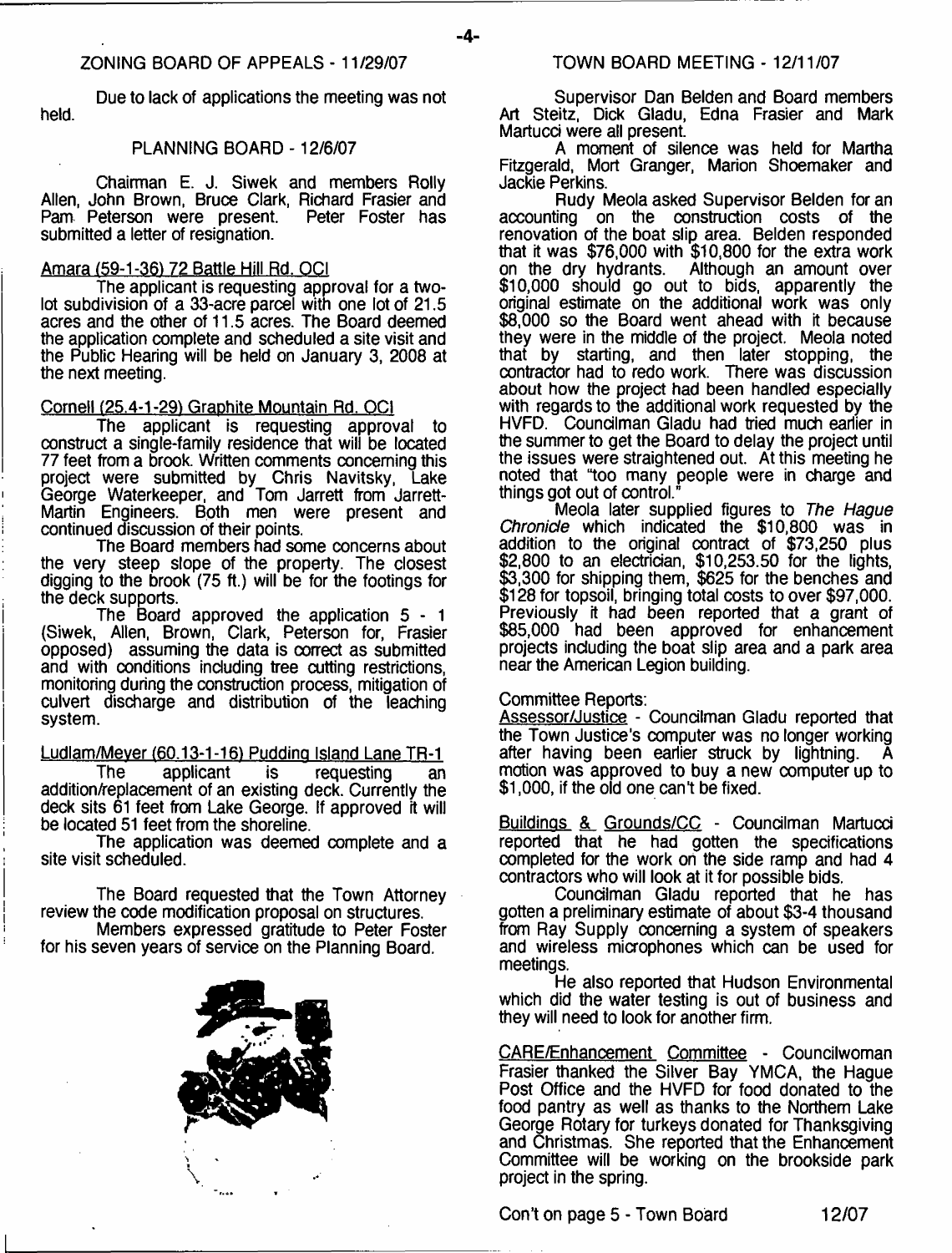Finance & Insurance - Hospitalization insurance will be going up 16%.

Fire Dept - Councilman Martucci reported on the volunteer hours and classes attended by members of the HVFD.

Highway - Councilman Gladu reported that the new highway truck is finally here and noted that Christopher Chevrolet was not responsible for the delay. An ad will be going out requesting bids on the old truck.

Museum & Historian - The Warren County Historian, John Austin, sent an email inquiring<br>about a Town Historian for Haque. Anyone about a Town Historian for Hague. interested in this position should contact the Community Center. The Board may be involved in the process but the Supervisor makes the appointment.

Personnel - Council members Gladu and Frasier presented the final version of the Personnel manual. Cathy Clark indicated her displeasure with not being given a copy of the details relating to her position before the Board meeting especially since she had made numerous requests to see it. There was then a discussion of certain provisions, which did not really answer her concerns and, in the opinion of this reporter, should have been done with Cathy prior to the meeting. All Board members voted to approve the Personnel manual as given to them with Councilman Martucd expressing his opinion that he felt that departments should be made aware of provisions in advance.

Recreation/Promotion & Youth - Councilman Steitz advised the Board to advertise early for lifeguards and to insure enough backup.

Supervisor Belden noted that there was a small crowd for the Holiday in Hague activities & Christmas party. Judy Stock noted that there was not much publicity and that she had asked ' the Supervisor the previous month to let her know about the decisions between the Town and the Chamber of Commerce. better coordination will be assured in future events.

Sewer District #1 & #2 - Supervisor Belden mentioned a pilot program with the state on wastewater and that he wanted to apply for a grant by March 30. He reported that there are 2 easements which still need to be signed for Sewer District #2 and wants to get started but there can't be any more changes.

Town Park - Councilman Steitz mentioned the restrooms were open for the Holiday in Hague and should be open for the Winter Weekend. The telephone booth needs to be rehooked in spring.

#### Under other business, the Board

Passed a resolution about Dottie Henry which recognizes her "numerous lifelong contributions to the Town of Hague" and states that the Town Board recognizes her as a "local icon" and "declare(s) her a community treasure."

Acknowledged communication from Sheri Norton on an upgrade of the Warren County GIS system which will cost the Town \$2000. The amount has already been budgeted.

Approved advertising for bids on the sale of the 1985 International Dump truck with a plow and sander with no minimum bid.

Approved \$590 for the NYS Association of Fire Chiefs convention in Lake George.

Accepted the resignation from the Planning Board of Peter Foster effective December 3.

Agreed to advertise for applications to the Planning Board in addition to one already received.

Learned from Marty Fitzgerald that the application to the NYS Office of Parks and Recreation for a grant for a snow park was not approved this vear. Although the application was a worthy one. Although the application was a worthy one, there were limited funds and it can be resubmitted next year. Marty suggested that the Supervisor appoint a committee to get the design process going and try to get funds from additional sources. Marty agreed to be on the committee.

Transferred necessary funds from the General Fund to the Highway Fund to pay for the new truck. The money will be transferred back to the General Fund when the Highway Capital Fund CD comes due.

Approved an agreement with Warren County to pay the Town for snow and ice removal, sweeping and mowing.

Approved the sewer rent schedule which beginning in 2008 will be: Payment from May 1st through July 31st without penalty and payment from August 1st through September 30th will have a 10% penalty added. All unpaid rents will then be sent to Warren County to be added to the County tax bill.

Authorized the Supervisor to transfer the \$200,000 that is in the Town Budget to the County to reduce the 2008 county tax for Hague taxpayers.

Approved support for a Warren County Solid Waste Grant.

Approved a resolution to clarify to the APA a previous decision about rezoning some parcels off Decker Hill Road.

Authorized signing the Route 9N walkway consultation contract with LaBerge that was approved last month. The fee of \$10,600 will be paid in stages.

Announced that the end of the year Board meeting will take place at 4 pm on December 27, 2007.

Supervisor Belden reported that he is now on the Board of the ATVA (Association of Towns and Villages). He also discussed some of the land transfer proposals of the State relative to the Finch Pruyn lands.

Supervisor Belden then thanked Mike Manning for putting up the Town decorations and for doing the Community Center tree along with Rudy Meola. After wishing everyone a Merry Christmas and Happy New Year the meeting was adjourned. ...js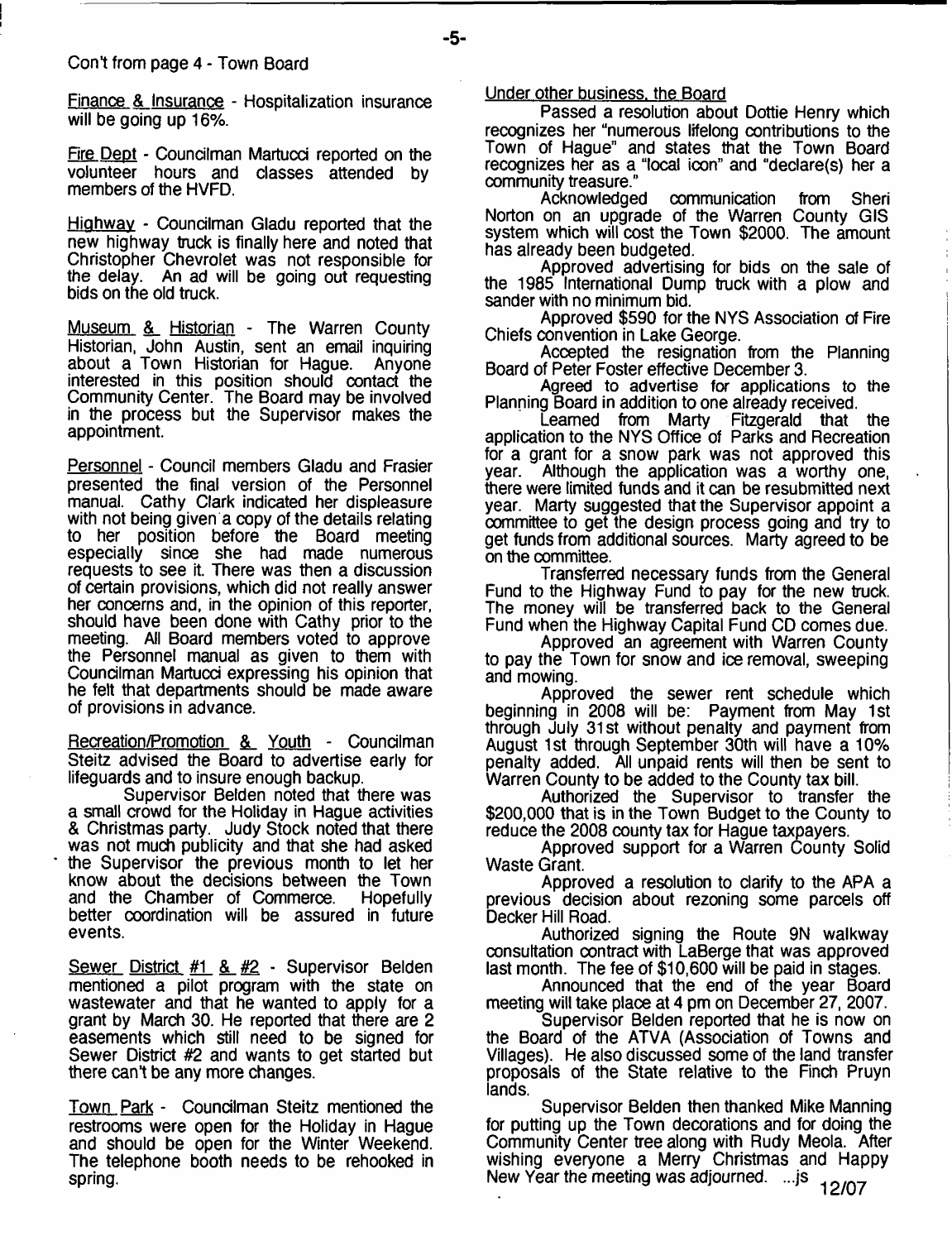#### HUSBAND FOR HIRE

Long time summer resident Jon Hanna, son of George and Blanche Hanna of Sabbath Day Point, has made the move to the North Country full time. He would like to let all the readers know that he is available for odd jobs where needed. He can do electrical repairs, plumbing repairs, tree or snow removal, dean out attics, garages, basements or barns. No job is too small. Just give a call to 543-6451.

#### HVFD PREPARES FOR NEW YEAR

Election of officers of the Hague Volunteer Rre Dept, for fiscal year 2008 was held recently and key officers are: Co-Chiefs - Dave Hoffay and Jim Young, Ass't. Chief - James Belden, Capt. - Ernie Trudeau, Lieut. - Jason Laundree, Foreman - Bill Wells, President - Ray Mury and<br>Chaplain - Bob Johnson. New - Bob Johnson. appointees to the Board of Directors are Marty Fitzgerald and Renee Swinton.

At our annual Christmas party on December 7th, we continued the tradition of every member bringing a contribution of an unwrapped toy and an item for the food pantry, to which the response was outstanding. We also took time to bid farewell to long time member and Chaplain Rev. Rusty Bissell and to recognize Dave Hoffay as Fireman of the Year.

Several members have recently attended a National Grid Electrical Course and a Response to Hypothermia session.

The public should be aware that a siren test will only now occur on the first Tuesday of each month.

In October & November there were 5 fire calls using 72 man hrs. and 7 ambulance calls using 74 man hrs.

Don't forget to be extra cautious that your holiday decorations are safely installed and that you use only UL approved lighting systems. May it be a safe Holiday Season for all.

Also it is not too late to consider a year end gift to your fire dept. We need your support to help keep you safe in the year ahead. vear ahead.

#### TICONDEROGA COMMUNITY PROGRAM

The first event of the 2008 Ticonderoga Community Program series will take place on Wednesday, January 9, 2008 at 6 pm at Fort Ticonderoga's Thompson-Pell Center. Jim Gabler will give a presentation on 18th-century medicine.

The series is a joint effort of Fort Ticonderoga, Ticonderoga Historical Society, Ticonderoga Cartoon Museum and the Ticonderoga Heritage Museum.



Sally, Olivia, Rusty and Michelle Bissell

#### BISSELL GOODBYE

On December 8, 2007 the Hague Wesleyan Church held a farewell reception for Pastor Rusty Bissell and his family. Many parisioners as well as other local residents took the opportunity to say goodbye to them as they leave for Florida.

Daughter Sarah was unable to attend as she was still in college in Virginia.



Assistant pastor, Skip Trembley, will be the new senior pastor at the Hague Wesleyan Church.

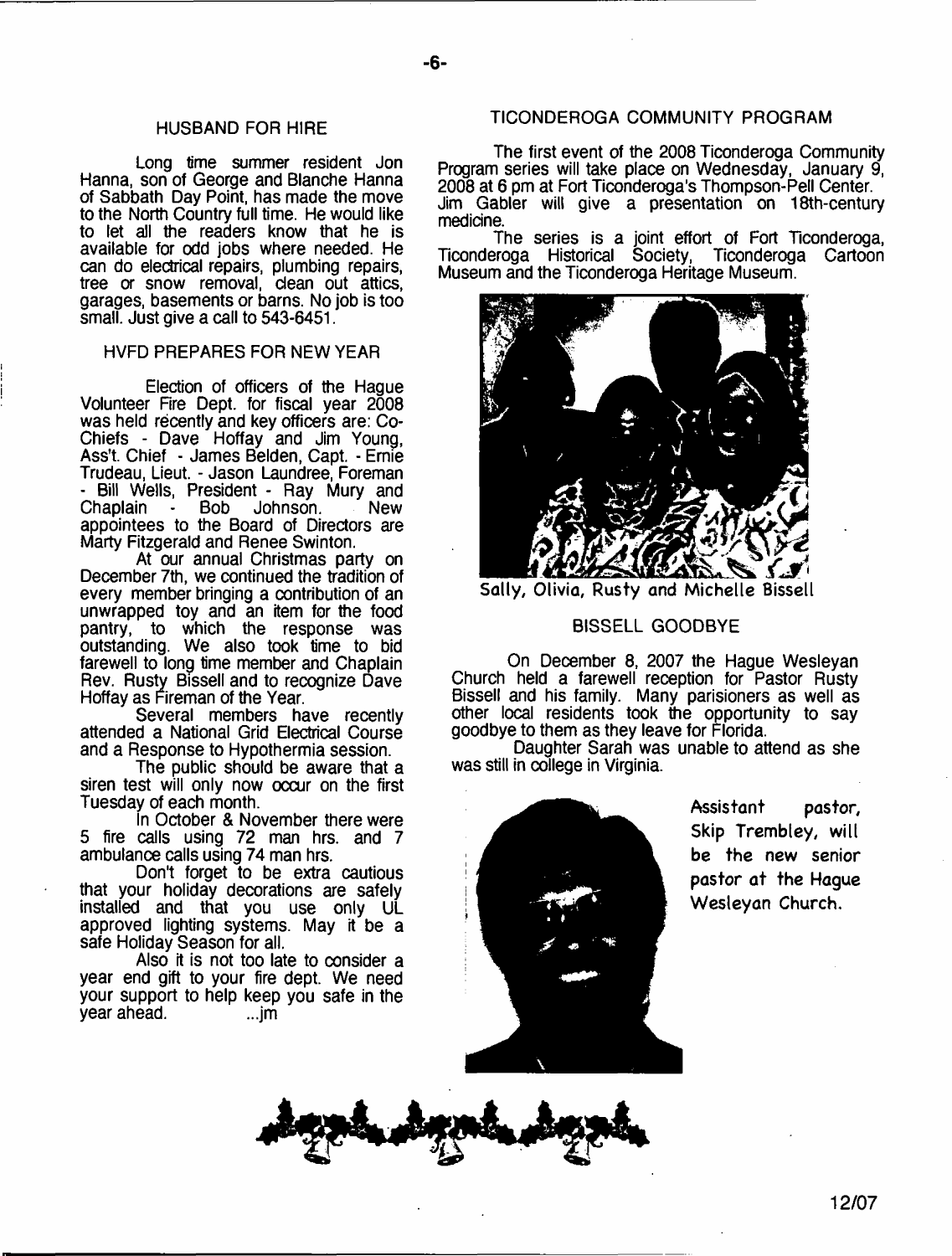# *~ S O U b J V I b ) G S ~*

DIED: Marion Dunklee Shoemaker, 83, on Marion was a longtime volunteer for *The Hague Chronicle* as well as the Hague Volunteer Fire Department, Meals on Wheels, Hague Fish and Game Club and the Hague Senior Citizens Club. She was Haque Senior Citizens Club. designated Hague Senior Citizen of the Year in 1994. Survivors include her son, Richard Dunklee and his wife Annette of Hague and a daughter, Joanne Dunklee Gore of Red City CA. She is also survived by 3 step-children, 6 grandchildren, 15 great-grandchildren and 2 great-great grandchildren.

DIED: Jackie Anne Perkins, of Ticonderoga, on December 8, 2007. Jackie was a lifelong area resident. Survivors include her mother Anna (Fish) Perkins, Hague; her son Shane Graser, her brother Randy Perkins and sister Pamela Grogan all of Ticonderoga and her sister Julie Perkins of Hague.

#### STANDOUT PLAYER

Lynn Stote sent information he thought might be of interest to some of our readers. Sophomore Ryan Reynolds, from Las Vegas, NV, is the starting linebacker (#8) for the University of Oklahoma football team. He is frequently mentioned during broadcasts of the games. Ryan is the son of Craig and Barbara Reynolds and the grandson of Jack and Beverly Reynolds who were the owners of The Indian Kettles for many years. You can read Ryan's personal <[www.soonersports.com](http://www.soonersports.com)> under football, then roster.

#### T'AI CHI CLASSES

A new series of classes instructed by Mae Pagan will begin on January 8, 2008 at the Community Center from 6 - 7 pm. Mae can be contacted at 543-6605 or <retumtomountain @yahoo.com>.

#### SILVER BAY WEEKENDS

The Silver Bay YMCA of the Adirondacks has scheduled two upcoming family weekends. The New Year's weekend will be held at the campus on December 29, 2007 to January 1, 2008. The Winter Weekend will be held on February 15-18, 2008.

Silver Bay has an OPEN PATHWAYS membership program for community members living year-round in Warren and Essex counties. This program uses an income-based rate scale designed so that all individuals and families will have access to membership, programs and services of the Silver Bay YMCA, regardless of income.

#### HAGUE HONOR STUDENTS

We congratulate the following Hague residents who are on the honor roll for the 1 st marking period in the Ticonderoga Middle School (Grades 6-8) and Ticonderoga High School (Grades 9 - 12). (We don't have a list of the 6th graders so will publish their names next month.)

#### Grade 7

First Honors - Olivia Bissell, Grace Ginn, Bryana Goetsch, Chelsea Kearns, Jordan McKee, Shane Swinton

Second Honors - Karney Manning

#### Grade 8

First Honors - Abigail Gurney, Corey King, William Lawrie, Harley Trudeau

#### Second Honors - Edward Kearns

#### Grade 10

First Honors - Kaley Manning.

Second Honors - Jamie Patchett, Jessie Patchett

Grade 11

First Honors - Jared Best, Brendan Carberry, Molly Ginn

#### Grade 12

Second Honors - Samantha Abare, Daniel Steitz, Alanna Swinton

#### CONGRATULATIONS Tl HIGH

Congratulations are in order for the entire Ticonderoga High School. According to a report in the *U. S. News and World Report*; Ticonderoga is ranked among the top 500 high schools in America.

#### NOTE OF THANKS

Hannah Cole wishes to thank the kind and generous person who paid the expenses of moving her trailer.

The Cornell Cooperative Extension of Warren County provides programs and information for families, youth, gardeners, farmers and others. To read their articles or for upcoming events and information see [<www.cce.cornell.edu/warren](http://www.cce.cornell.edu/warren)>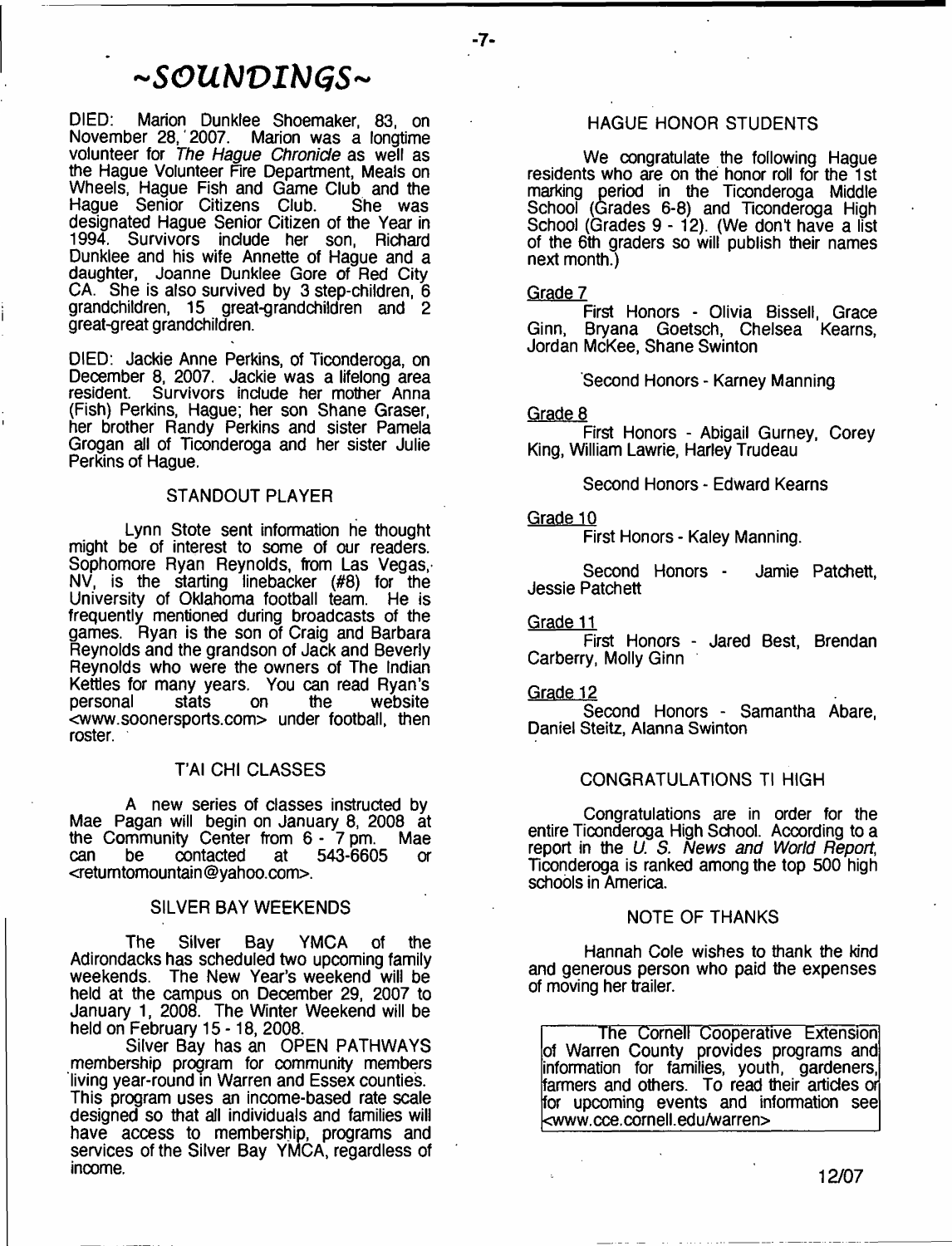#### OUR REPRESENTATIVE IN CONGRESS

This month's press releases from the office of Congresswoman Kirsten Gillibrand include the following items of interest.

The names of New York taxpayers who are owed tax refunds by the Internal Revenue Service (IRS) are available through<br>her website <www.house.gov/gillibrand> her website <[www.house.gov/gillibrand>](http://www.house.gov/gillibrand) where you can dick on the link to learn more. She urges all upstate residents to look at the website to see if the federal government owes them money. We checked the website and there are no persons listed under Hague, Ticonderoga or Silver Bay; however, you may have lived in a different part of the state or recognize the names of friends or family. was indicated that In New York, 8,722 taxpayers have an unclaimed tax refund. totaling \$10.5 million. The average unclaimed refund is over \$1,200.

Congresswoman Gillibrand has sent a letter to President Bush to request full funding for the Low-lncome Energy Assistance Program (LIHEAP) as he prepares his FY2009 Budget. The funds are used to help offset high home heating costs for low-income families and important weatherization improvements that can help reduce the costs of home heating bills.

Congresswoman Gillibrand, a member of the House Armed Services Committee, has cosponsored a bill, the Veterans Guaranteed Bonus Act (HR 3793), that would require the Department of Defense to provide veterans who have been discharged due to combatrelated wounds with full payment of remaining bonuses within 30 days of discharge.

She has also announced that the Internal Revenue Service has issued a new rule that wages paid under the Department of Veterans Affairs' Compensated Work Therapy (CWT) program will now be considered a taxfree veteran benefit. The IRS also stated that veterans who have previously paid federal taxes on CWT wages are eligible for a refund.

Congresswoman Gillibrand has announced the awarding of nine grants totaling \$118,000 from the National Endowment for the Arts. Among those in the grants are Ausable Press, Inc. of Keene for publication and promotion of books of poetry, Metatawee Theatre Company, Inc. of Salem, Skidmore College in Saratoga Springs and the Lake George Opera Festival Association.

Rising property taxes are of concern to Congresswoman Gillibrand and she has announced a new bill she is cosponsoring in Congress to allow families to deduct their property taxes without itemizing their return.

Gillibrand voted for the landmark Energy Bill which includes the first increase in automobile fuel efficiency standards in nearly 30 years. She also voted for the FY 2008 Intelligence Authorization [HR 2082] which provides funding for intelligence programs.



Ida Jordon with grandsons Hunter and **Jeffrey** Jordon.

Cassandra **Martucci** with Santa and Mrs. Claus



#### TOWN CHRISTMAS PARTY

Those community members who turned out for the party held on December 8, 2007 enjoyed refreshments, a visit with Mr. and Mrs. Claus and lots of presents for the kids.

Above are some of those who came for the event.

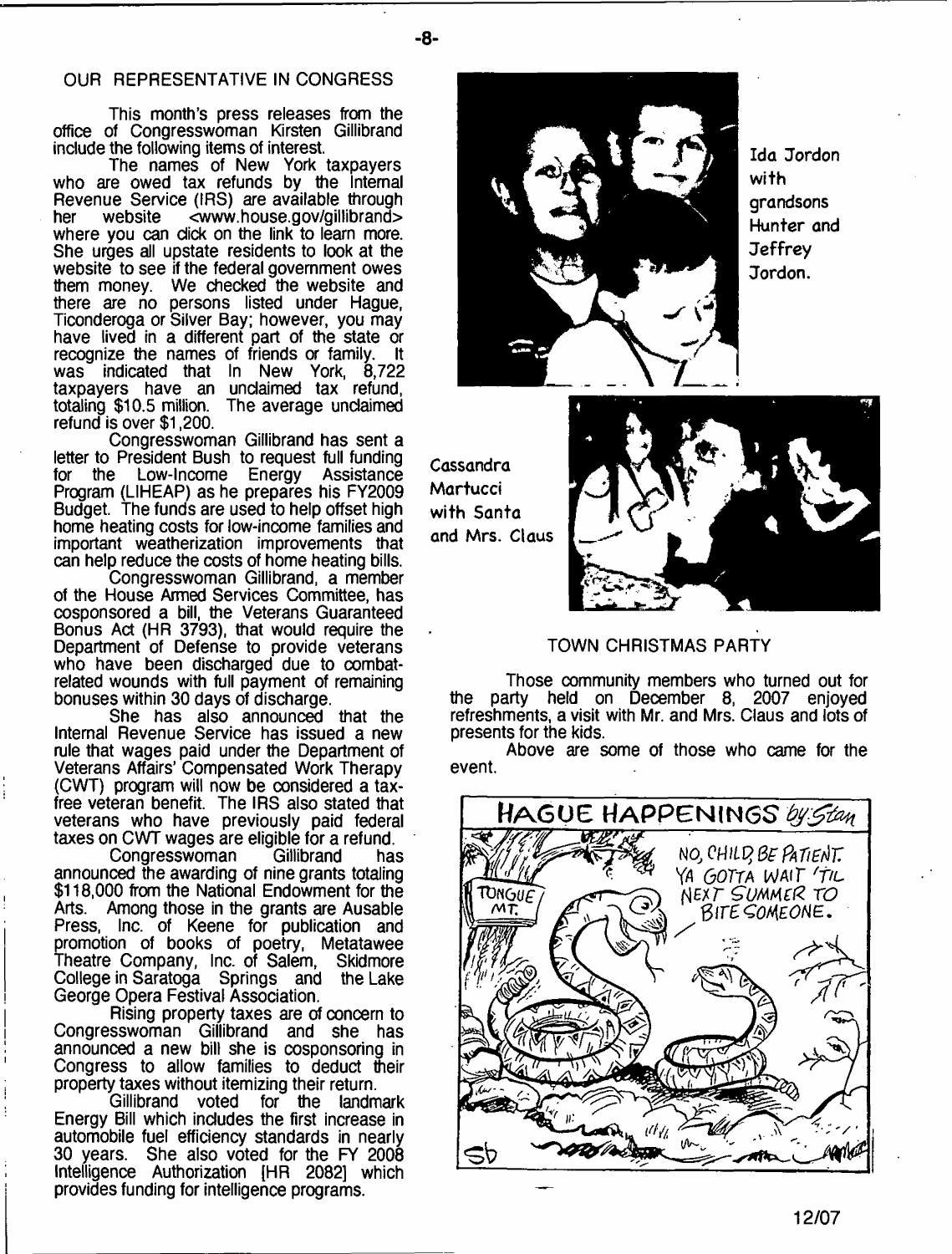

# *j^jaixm E w z w s*

## **by Nancy Wotton Scarzello**

I'm finding it difficult to concentrate on the writing. My eyes keep drifting to the scene outside, more beautiful than the Christmas cards that sit on the table waiting to be addressed. Over a foot of new snow and it's still falling so I'll have to go out and shovel again before it is all over. I could be depressed or worried about this storm's arrival; I'd have plenty of good reasons: my husband usually plows the driveway but he's stuck out of town and I'm here alone, the power may go out, it's only 9 degrees outside...I could be depressed or worried ~ but I'm not.

I'm loving it! I don't *have* to go out for anything and my neighbor came by with his snowblower and cleared a path to my car and two tracks down the drive so I can get out if I really need to. I cleaned the snow off the car and shoveled paths to the front and back doors and although the snow is deep, it is light and fluffy so my back doesn't even hurt. I have flashlights ready and lots of candles that I would rather burn anyway. We heat with wood and I love the way it warms the house and everything in it. We have a gas stove so I can cook but I may have to dip into the cookies just baked because they smell so good and I deserve some after shoveling.

I am stunned by the beauty of it all. Suddenly I hear ioe pelting the window and I see that the temperature has dimbed to 15 degrees. It looks like it is pouring rain, and it may be doing just that in higher elevations, but by the time it reaches the ground it has become tiny balls of ice that are piling up like sand on the beach. How quickly things change and there is nothing we can do to control it; we can only choose how we react to those changes. So, I can be worried or depressed or I can choose to be joyful in the beauty of it and grateful for my neighbor's kindness as he makes another pass with his snowblower.

I take a few moments to reflect on how blessed we are to have lived in a place as beautiful as Lake George, and the friends and family community that have oome together and raised each other up in our love for this place and each other. And I am grateful for every blessed moment that I have been allowed to walk upon the beautiful skin of the Earth Mother and for all those traveling with me on this life's journey.

I notice the silence now that the ice has ceased its hissing against the window. Snowflakes like cotton balls drift softly in the fading light. Constant changes. And it is beautiful  $\sim$  that is what I choose.

## *W £'A T1}{'E'R 'hfOTteS*

## *by JofAnne 'De'Franco*

#### November 18 - December 15, 2007

Although the official start of winter is still a week away on December 22, we have had about 13" of snow. I heard on the radio that the ski areas in Vermont have about 56% of their trails open as of December 13, compared to only 13% on December 13 of last year. We know winter is here just by looking out at the white landscape. Snowfalls occurred on 11/20 (2"), 12/2-3 (5"), 12/5 (1/2"), 12/10 (1/2"), 12/11 freezing rain, and 12/13-14 (5"). On 11/26 there was 1.5-2" of rain.

The past thirty days have been mostly cloudy with the sun showing for brief periods. There was one day with bright blue skies. Temperatures have been cold, ranging from mid-thirties to low twenties in the daytime. The lowest night time temperature was 11 but the higher elevations have seen lower temperatures.

The next full moon will be December 24.

We are expecting 1'- 2' of snow from a storm moving up the coast on Saturday night, December 15- 16. This storm will ensure that we have a white Christmas and plenty of snow for skiing and snowshoeing. 12/07